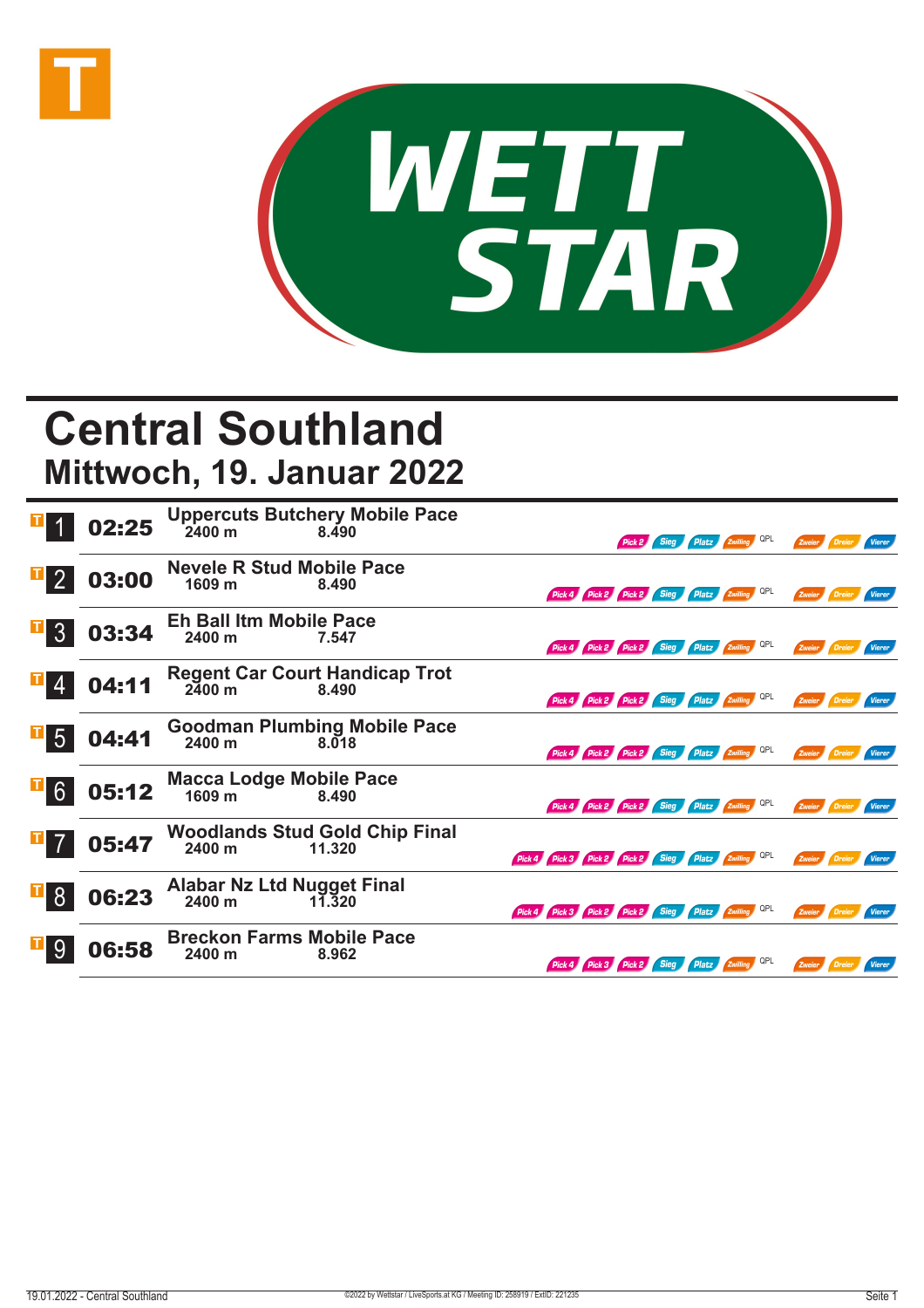| <b>Action Packed</b>       | Doctor Tim           | q   | Insist The Win       |   | Onedin Hurricane      | 3  | Step It Up A Notch       |  |
|----------------------------|----------------------|-----|----------------------|---|-----------------------|----|--------------------------|--|
| Afterburner                | Domination's Call    |     | Jaffie J             |   | Our Countdown         |    | Still Rockin             |  |
| Airwaves                   | Donald Trot          |     | Jasmine Jaccka       |   | Paradise Valley       |    | Stilton Lord             |  |
| Ann Maree                  | Donald Trump         |     | Jimmy Carter         |   | Pay Me Speedy         |    | Sundons Flyer            |  |
| Arlo Maguire               | Durrant              |     | Jordan Anne          |   | Phone Tap             |    | Swedish Starlet          |  |
| Art Courage                | Dwindle Star         |     | Keep On Dreaming     |   | Port Au Prince        |    | Tangier Tango            |  |
| Atarah                     | Eilish Hall          | 4,7 | King Of The North    |   | Port Pegasus          |    | Tartan Raider            |  |
| <b>Beez Neez</b>           | <b>Emerald Abbey</b> |     | Lauries Legacy       |   | Prima Donna           | h  | Tashs Bad Girl           |  |
| Bettastar                  | Emma Stone           |     | Livy Desma           |   | Proviseur             |    | Tease My Tartan          |  |
| Bizzie Lou                 | Especial             |     | Lock It In Eddie     |   | <b>Pyramid Mystic</b> |    | The Mighty Mondo         |  |
| <b>Bonnie Prince Louis</b> | Fast Whispering      |     | Lou's Deal           |   | Rakajed               |    | Threetimesbetter         |  |
| <b>Brigadiers Son</b>      | Fireball             |     | Lynryd Skynryd       |   | Robyns Shadow         | .5 | <b>Tigers Watching</b>   |  |
| Call Me Sir                | Fireforefiddle       |     | Mach's Back          |   | Rock My Mind          |    | Tintoretto               |  |
| Calypso Rock               | Foxfire Easton       |     | Midnitetraintogeorga |   | Rocknroll Lover       |    | Tommy Waterhouse         |  |
| Captain Starlight          | Franco Huntington    |     | Might As Well        | 8 | Sage Trouble          |    | Tony Mac                 |  |
| Cast A Shadow              | Granny Rose          |     | Mighthavtime         |   | Sassy's Vc            |    | <b>Top Pocket Chance</b> |  |
| Changearound               | Harry Stamper        |     | Miss Bamboocha       |   | Seventh Heaven        |    | <b>Two Menny Muscles</b> |  |
| Charlie P                  | Hazer                |     | Miss Crazed          |   | Sherwood Maggie       |    | Unsurpassable            |  |
| Cool Idea                  | Hunting Weight       |     | Miss Jessica         |   | Sheza Gift            |    | Valynda                  |  |
| Cool Phelan                | <b>Ideal Dance</b>   |     | Mixed Faith          |   | Simply Delightfull    |    | Vintage Rose             |  |
| Dangerous                  | Ideal Robyn          |     | Mongolian Machete    |   | Smokin Annie          |    | Wrecking Ball            |  |
| Dark Rage                  | I'm Watching You     |     | Mr Mclaren           |   | Snow Robyn            | h  | You Said It              |  |
| Dem Bones Dem Bones        | Insarchatwist        |     | Ngaroma              |   | Speights On Tap       |    | Zach Lowe                |  |
|                            |                      |     |                      |   |                       |    |                          |  |

## **WANN STARTET IHR JOCKEY / FAHRER...**

| <b>Tyler Dewe</b><br><b>Tom Nally</b><br>Tristan Larsen<br>3,4,5 | B D Mclellan<br><b>Brad Williamson</b><br>Ellie Barron<br>K L Barclay<br>L B Pearson<br>Max Hill<br>P M Hunter<br>S R Mcnally | 1,2,3,4,5,6,7,8,9<br>2,4,7,9<br>2,3,8<br>2,3,4,6<br>5,9<br>5,6 | A D Milne<br><b>B G Barclay</b><br>C R Ferguson<br>John Morrison<br>K N Larsen<br>M J Williamson<br>N P Williamson<br>R T Mcilwrick<br>Sarah O'reilly | 1,2,4,5,6,8<br>2,3,5,6<br>1,3,5,6,7<br>1,2,3,6,7,8<br>2,3,4,5,7,8,9<br>4,6,8,9<br>4,5,8,9 | A W Kyle<br><b>B N Orange</b><br>Daniel Anderson<br>K F Franks<br>Kerryn Tomlinson<br>Mark Hurrell<br>Oliver Kite<br>S J Ottlev<br>T R Robertson | 1,2,3<br>4,5,7<br>4,6,7,9<br>3,9<br>1,2,4,7,8<br>. 4، |  |
|------------------------------------------------------------------|-------------------------------------------------------------------------------------------------------------------------------|----------------------------------------------------------------|-------------------------------------------------------------------------------------------------------------------------------------------------------|-------------------------------------------------------------------------------------------|--------------------------------------------------------------------------------------------------------------------------------------------------|-------------------------------------------------------|--|
|------------------------------------------------------------------|-------------------------------------------------------------------------------------------------------------------------------|----------------------------------------------------------------|-------------------------------------------------------------------------------------------------------------------------------------------------------|-------------------------------------------------------------------------------------------|--------------------------------------------------------------------------------------------------------------------------------------------------|-------------------------------------------------------|--|

## **WANN STARTET IHR TRAINER...**

| A D Milne<br>1,5<br>3,6,9<br>A L Stratford<br><b>B</b> J Nicol<br>2,4<br><b>B R Negus</b><br>4,7<br>C Buchan<br>8.9<br>Chelsea Faithful<br>3,5,6<br>D S Mclachlan<br>J N Tither<br>K N Larsen<br><b>Matthew Williamson</b><br>R E Wilson<br>2,6<br>S R Baucke<br>W Mcewan | A D Paisley<br>A S Mcvicar<br><b>B</b> M Norman<br>Bob Butt<br>C J Barron<br>D J Baynes<br>G O Hunter<br>J R Bond<br>1,3,4,5<br>L B Pearson<br>N P Williamson<br>Rebecca Heads<br>T M Mcgrannachan<br>W R Brvant | 1.3<br>2,3,7,8<br>1,2,3<br>2,8<br>1, 5, 7<br>2,7,9<br>3,5 | A F H Hunter<br>A W Kyle<br><b>B</b> R Grav<br><b>Brad Williamson</b><br>C P Gerken<br>D J Simpson<br>I D Jamieson<br>K F Franks<br>Leith & Tim Robertson<br>P M Hunter<br><b>Ricky Gutsell</b><br>T R Barron | 1,2,3,4,6<br>4.7<br>1.8<br>1.4<br>3,5,6<br>1,3,6 | A K Black<br><b>B</b> D Mclellan<br>B R Hill<br><b>Brittany Willis</b><br>C R Laurenson<br>D J Wilson<br>I G Goodman<br>K L Barclay<br>M J House<br>P M Williamson<br>Ross & Chris Wilson<br>T S Chmiel | 3,8<br>1,4,6,9<br>2,8,9<br>5,6,9<br>4,7<br>3,5 |  |
|---------------------------------------------------------------------------------------------------------------------------------------------------------------------------------------------------------------------------------------------------------------------------|------------------------------------------------------------------------------------------------------------------------------------------------------------------------------------------------------------------|-----------------------------------------------------------|---------------------------------------------------------------------------------------------------------------------------------------------------------------------------------------------------------------|--------------------------------------------------|---------------------------------------------------------------------------------------------------------------------------------------------------------------------------------------------------------|------------------------------------------------|--|
|---------------------------------------------------------------------------------------------------------------------------------------------------------------------------------------------------------------------------------------------------------------------------|------------------------------------------------------------------------------------------------------------------------------------------------------------------------------------------------------------------|-----------------------------------------------------------|---------------------------------------------------------------------------------------------------------------------------------------------------------------------------------------------------------------|--------------------------------------------------|---------------------------------------------------------------------------------------------------------------------------------------------------------------------------------------------------------|------------------------------------------------|--|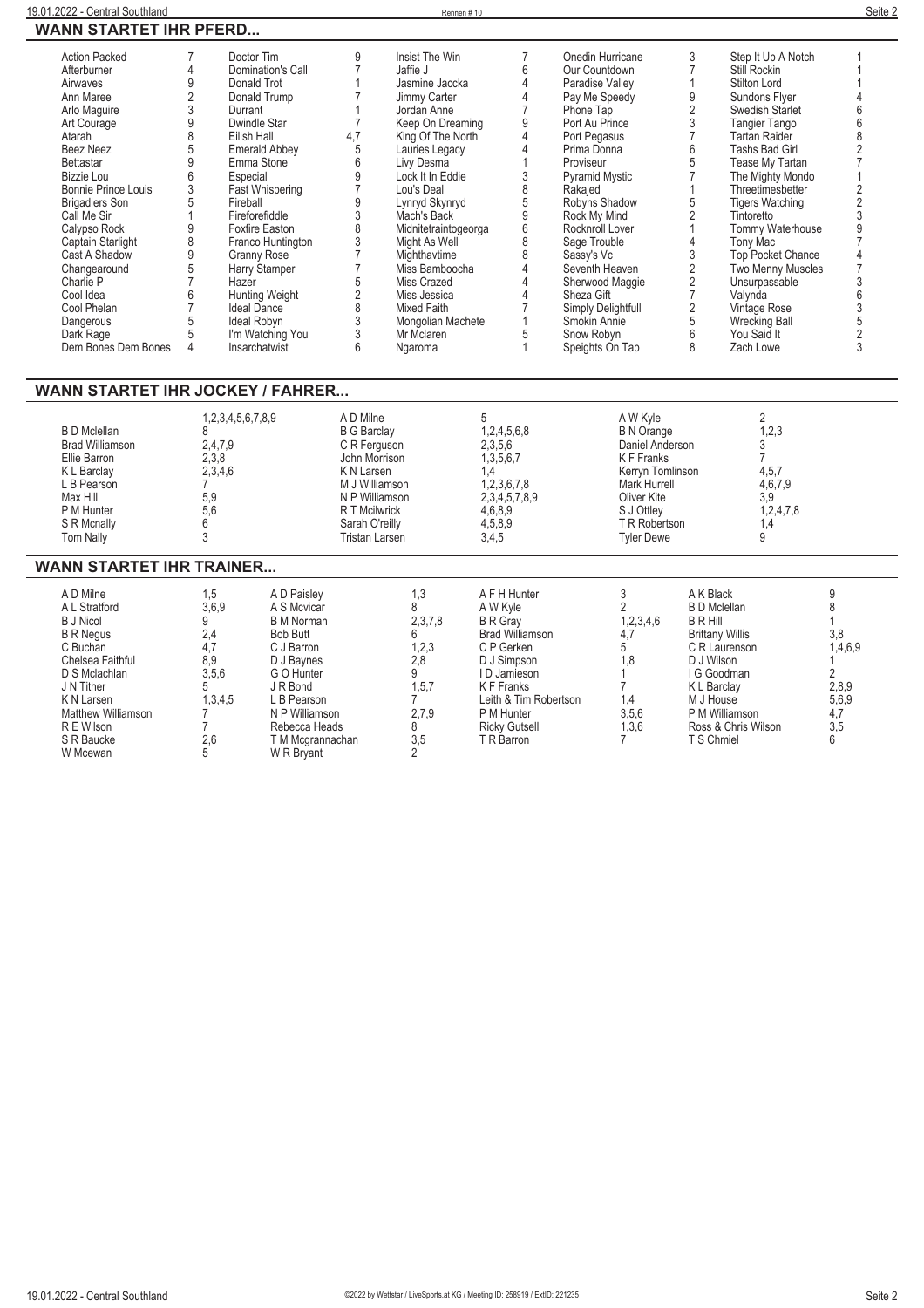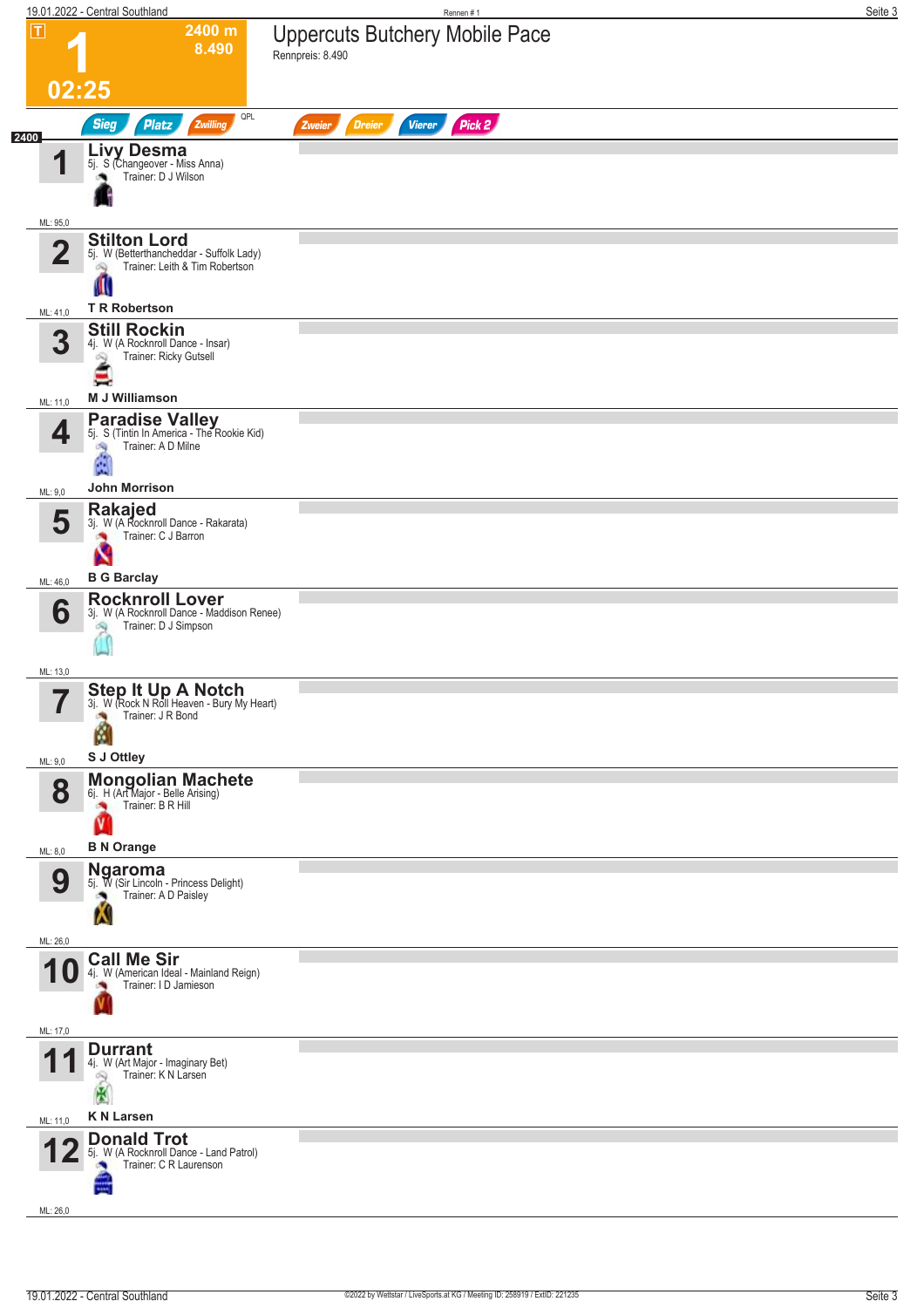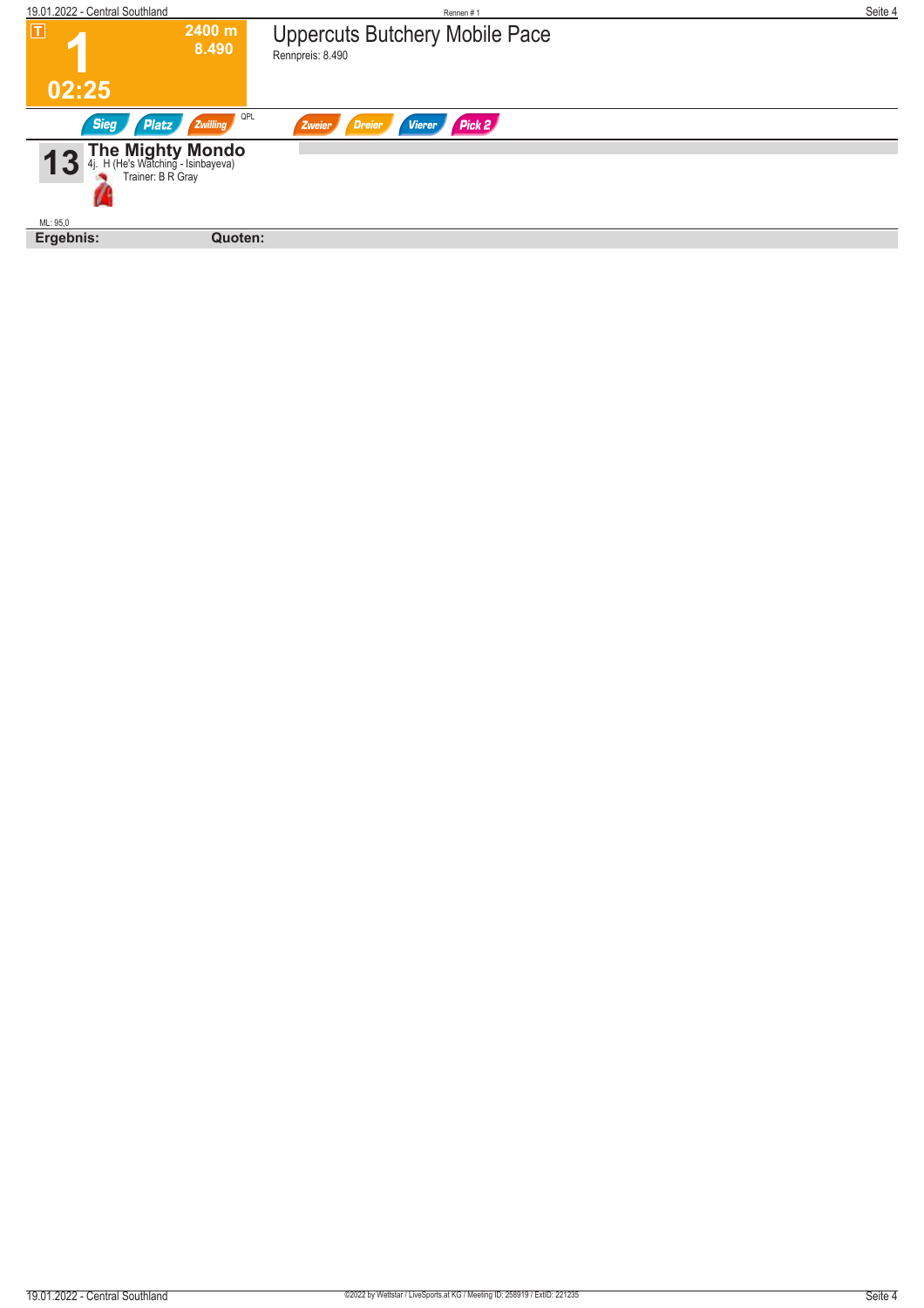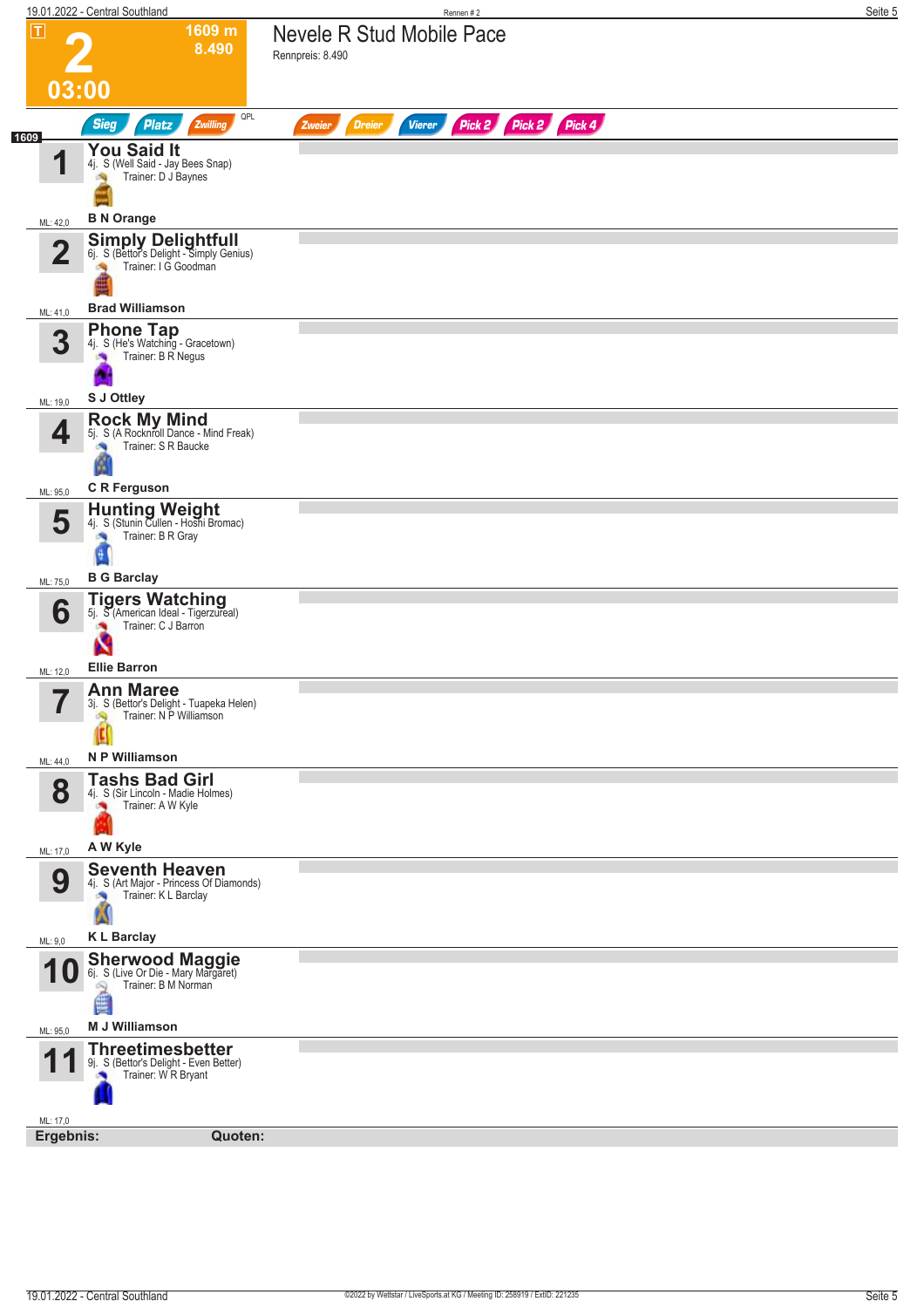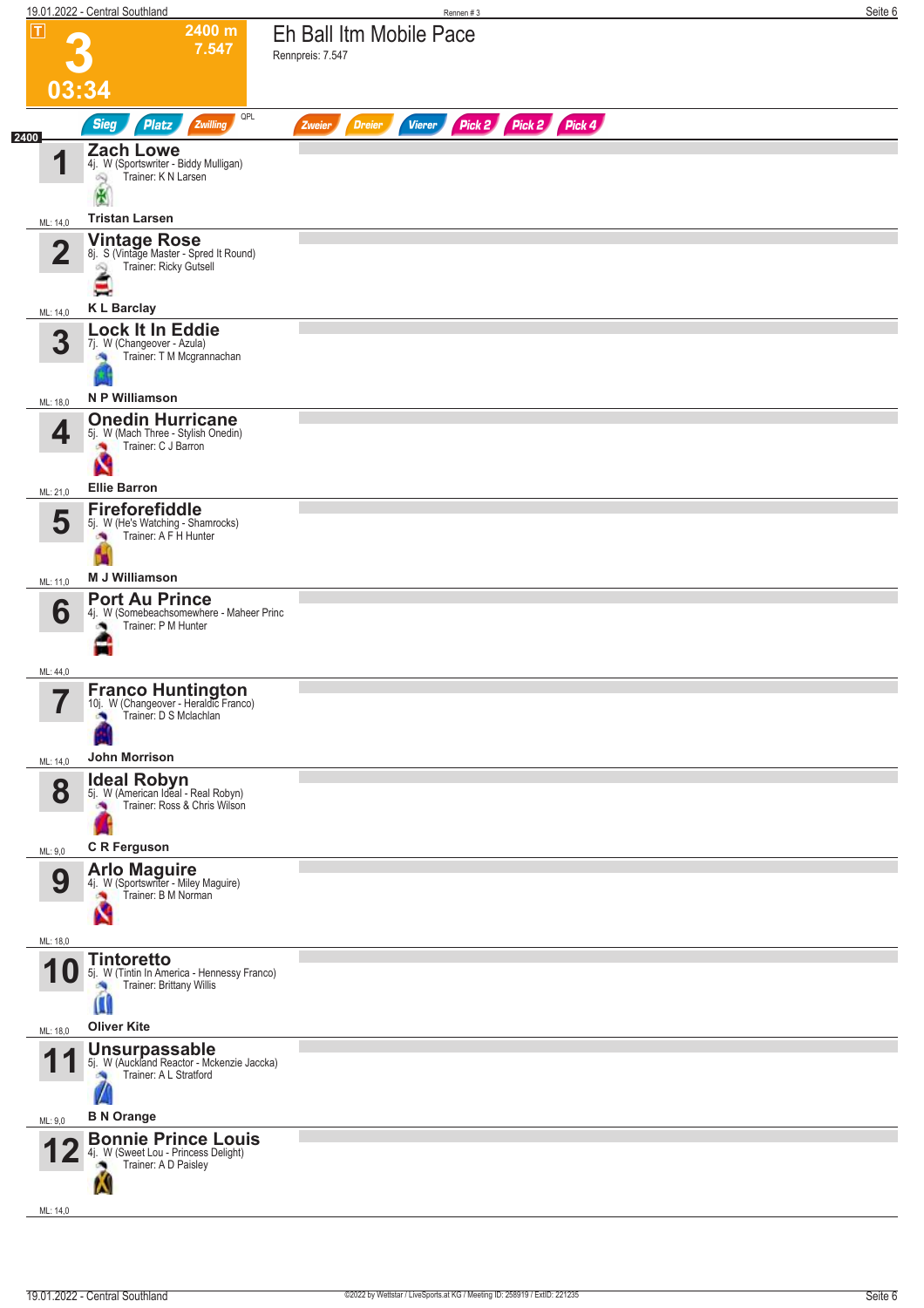| 19.01.2022 - Central Southland                                                                 | Rennen#3                                                         | Seite 7 |
|------------------------------------------------------------------------------------------------|------------------------------------------------------------------|---------|
| T <br>2400 m                                                                                   | Eh Ball Itm Mobile Pace                                          |         |
| 7.547                                                                                          | Rennpreis: 7.547                                                 |         |
| 03:34                                                                                          |                                                                  |         |
| QPL<br>Zwilling<br><b>Sieg</b><br><b>Platz</b>                                                 | Pick 2 Pick 2 Pick 4<br>Zweier<br><b>Dreier</b><br><b>Vierer</b> |         |
| <b>I'm Watching You</b><br>5j. W (He's Watching - I'm Gorgeous)<br>Trainer: A F H Hunter<br>13 |                                                                  |         |
| <b>Tom Nally</b><br>ML: 9,0                                                                    |                                                                  |         |
| <b>Sassy's Vc</b><br>4. S (Washington Vc - Everlasting Legacy)<br>Trainer: B R Gray            |                                                                  |         |
| <b>Daniel Anderson</b><br>ML: 18,0                                                             |                                                                  |         |
| Ergebnis:<br>Quoten:                                                                           |                                                                  |         |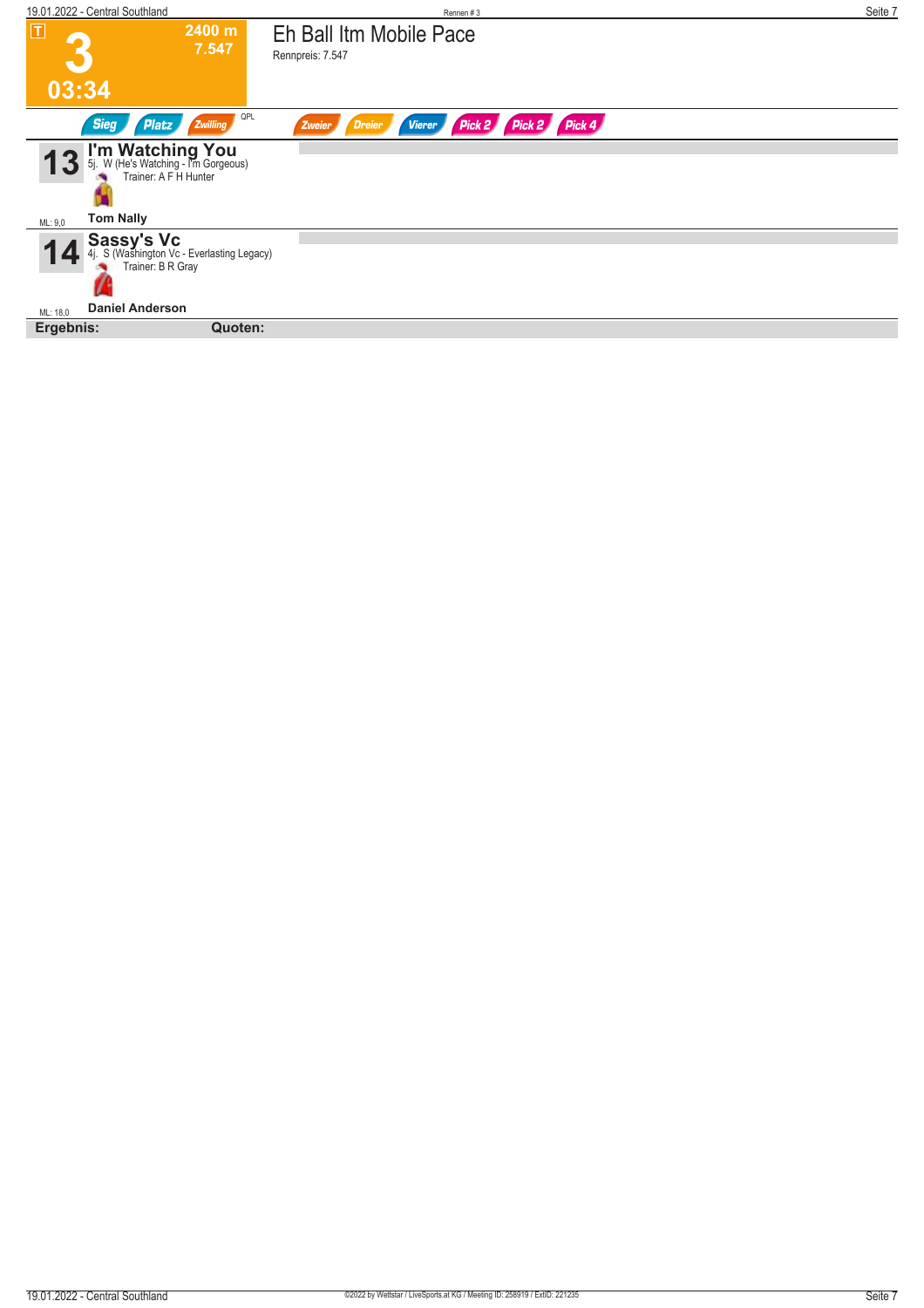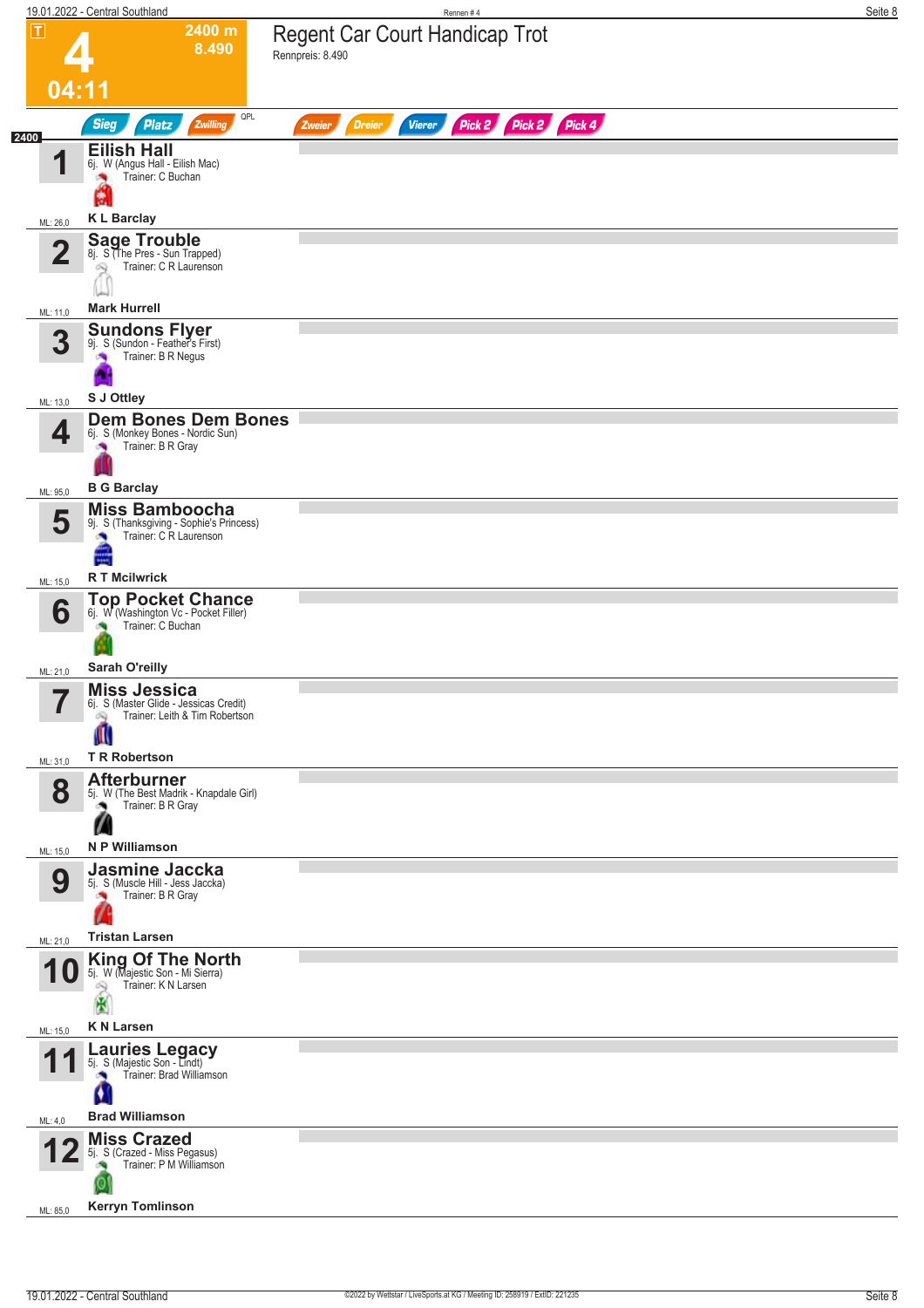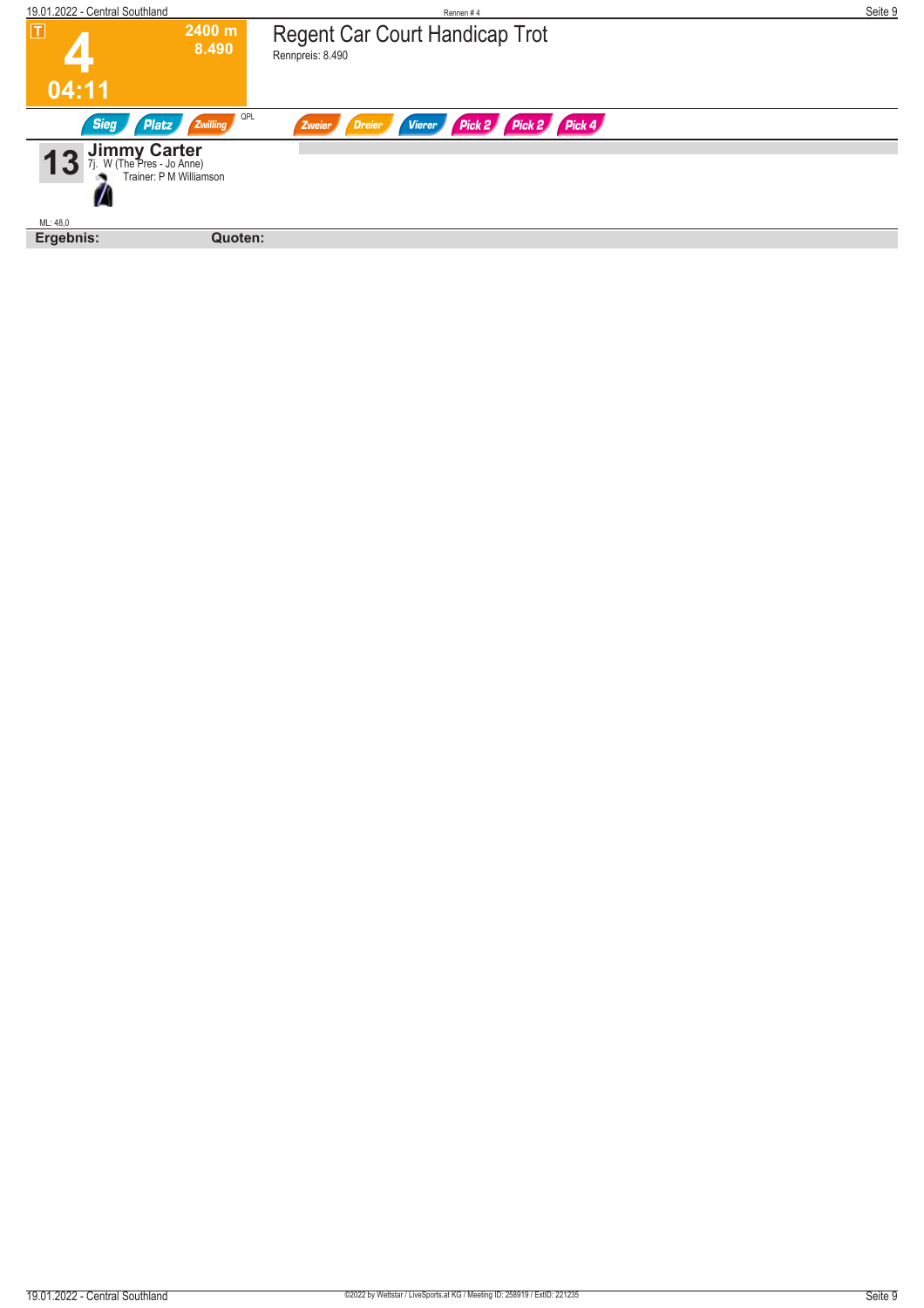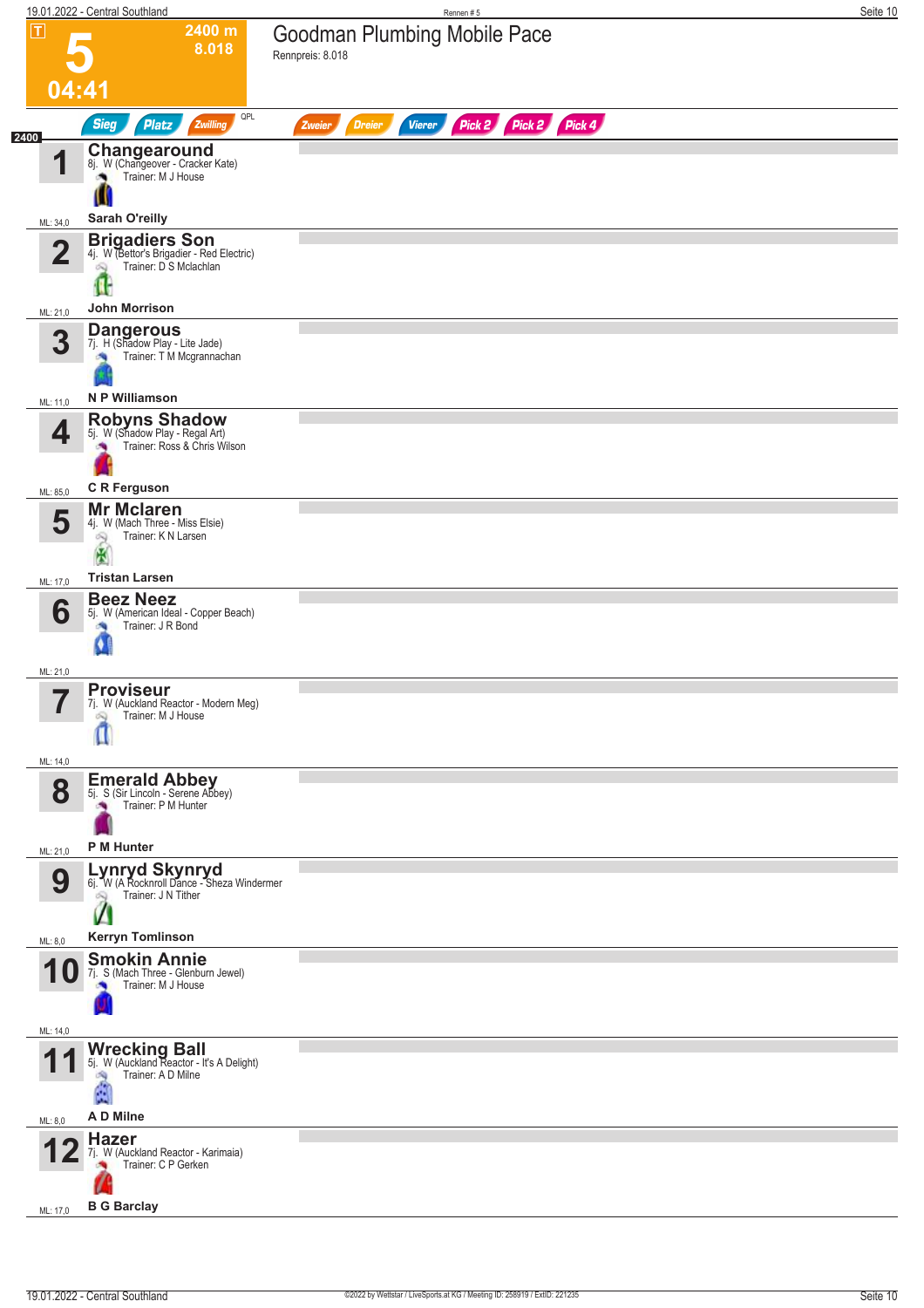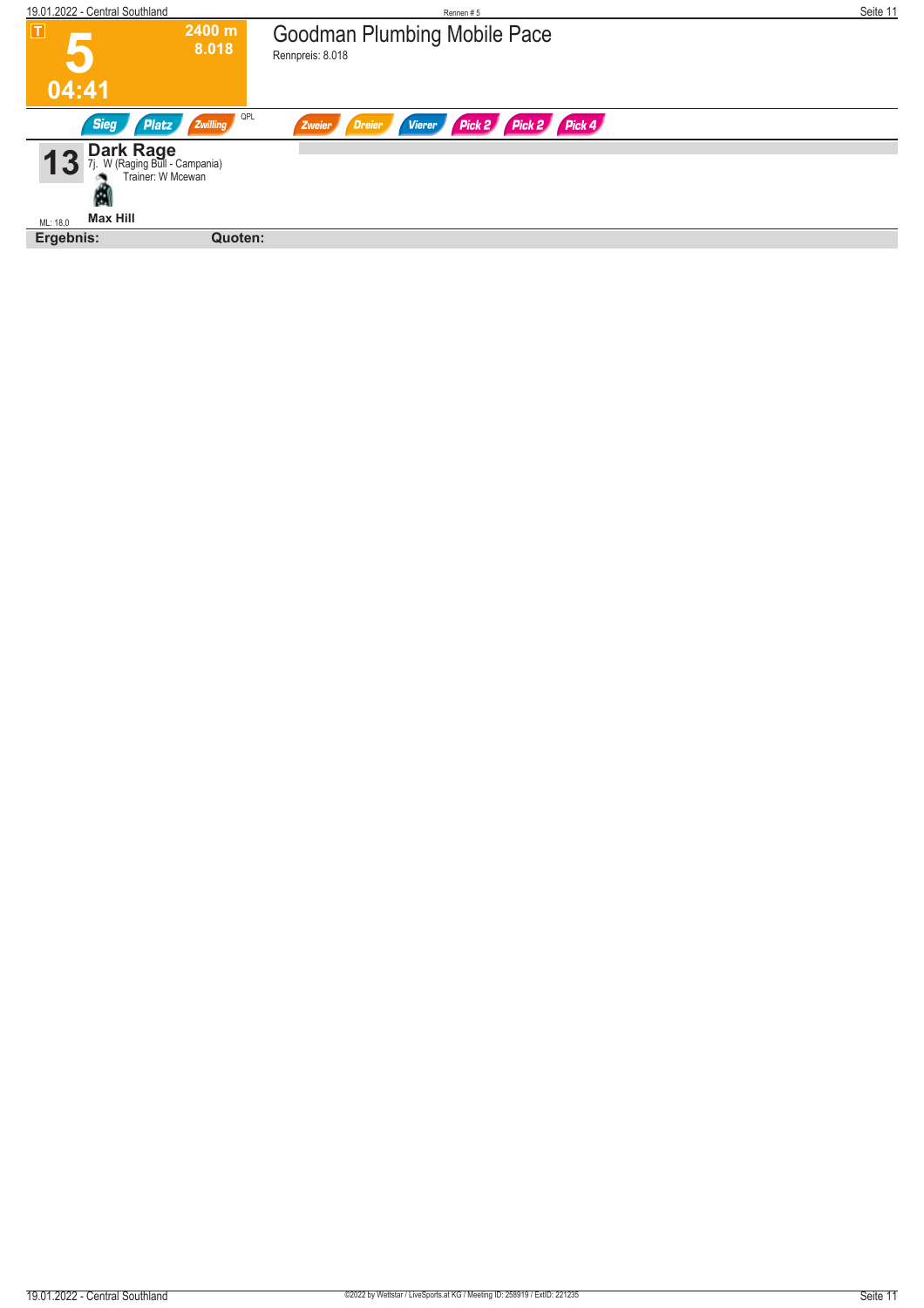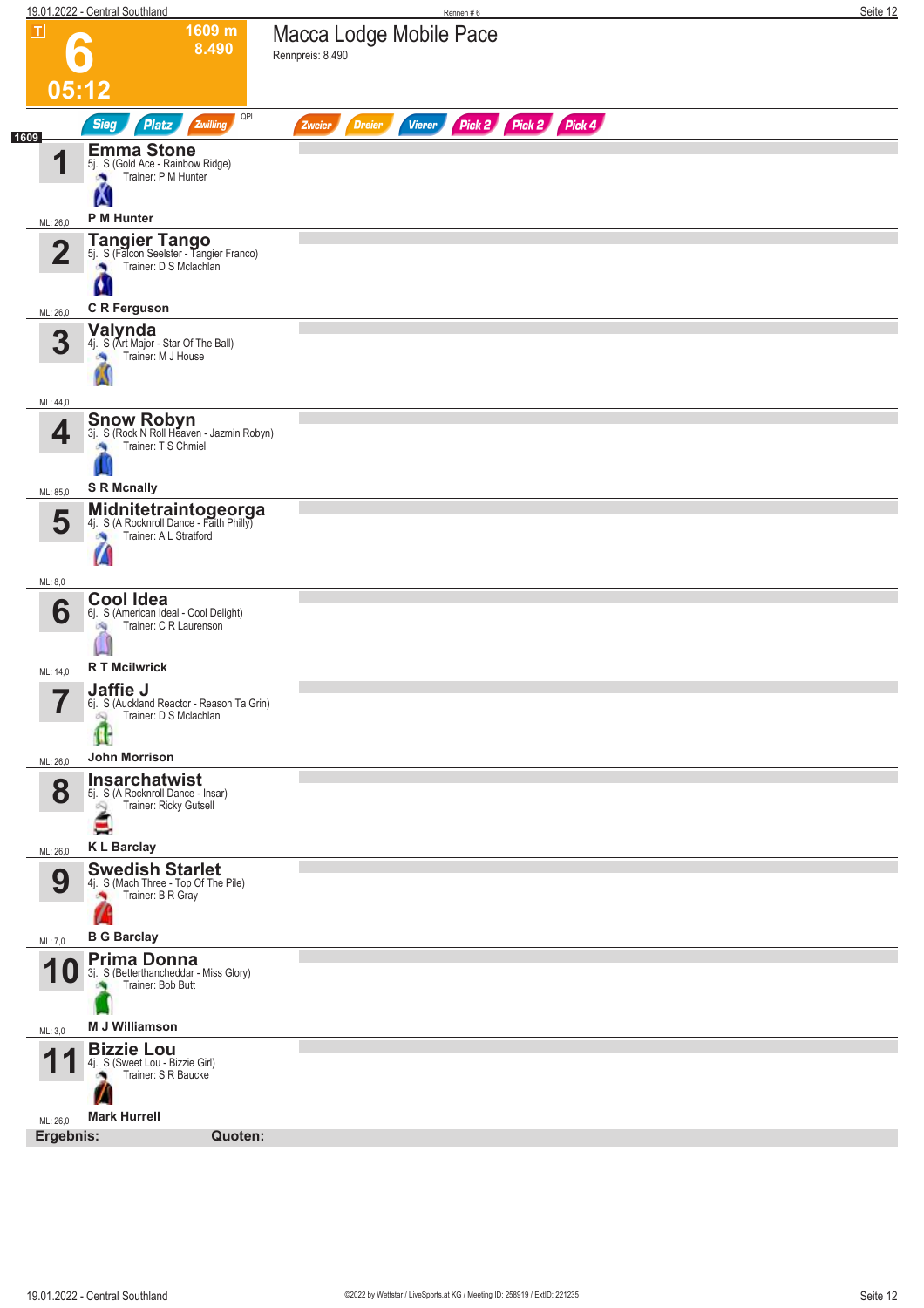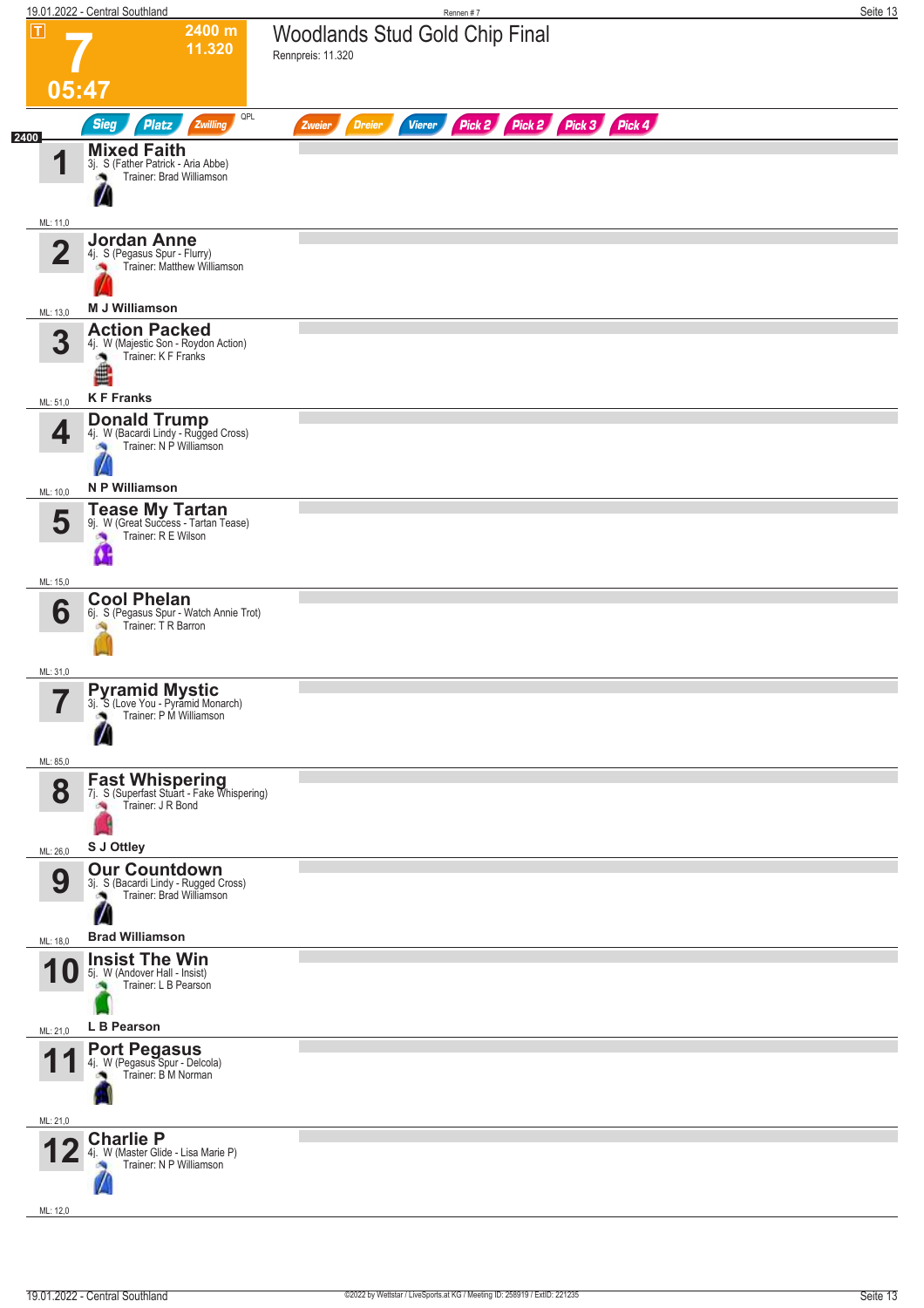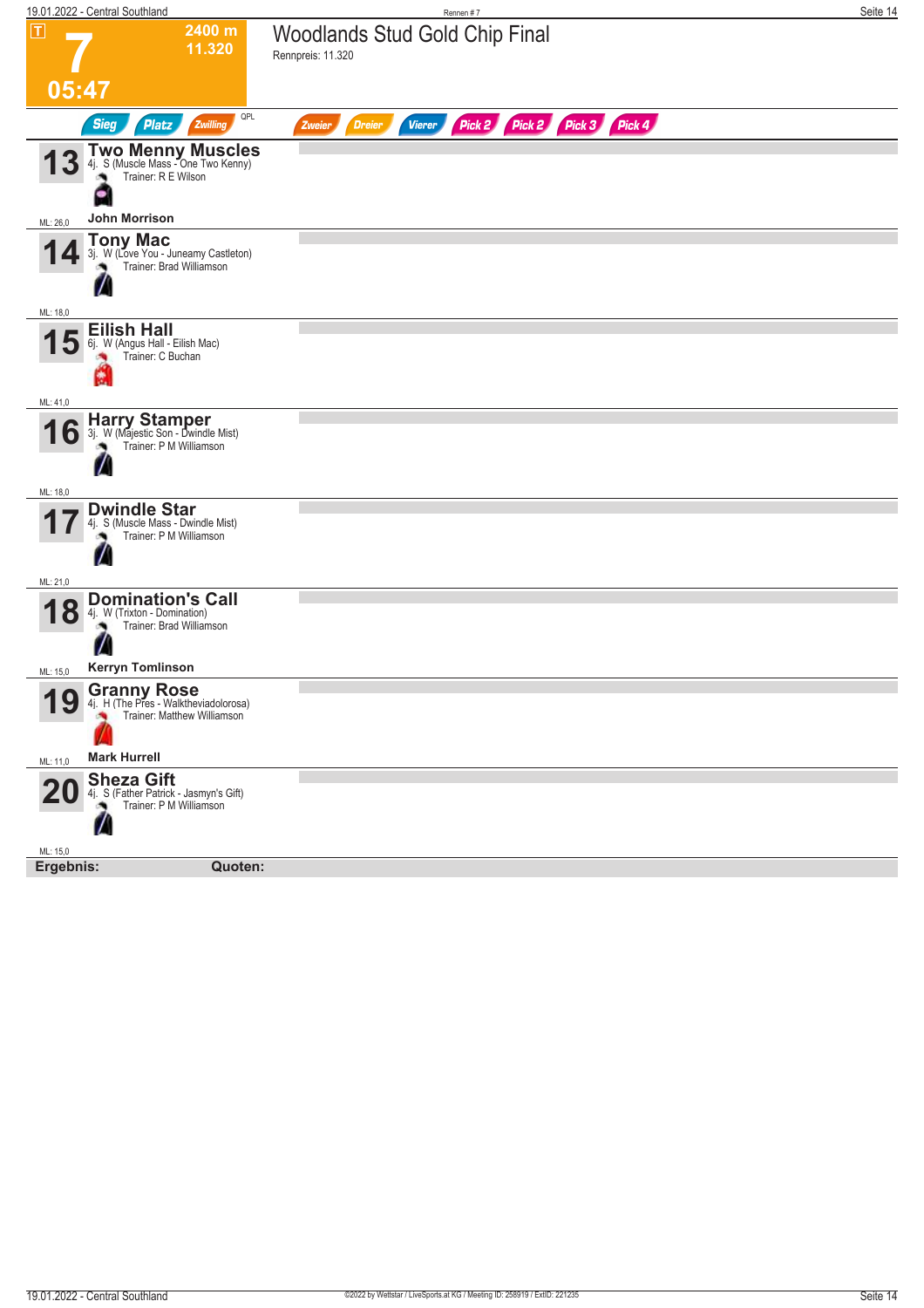|                   | 19.01.2022 - Central Southland                                                                                     | Rennen#8                                                                   | Seite 15 |
|-------------------|--------------------------------------------------------------------------------------------------------------------|----------------------------------------------------------------------------|----------|
| π                 | 2400 m<br>11.320                                                                                                   | Alabar Nz Ltd Nugget Final<br>Rennpreis: 11.320                            |          |
|                   | 06:23                                                                                                              |                                                                            |          |
| 2400              | QPL<br><b>Sieg</b><br>Zwilling<br><b>Platz</b>                                                                     | Pick 2 Pick 2<br>Pick 3 Pick 4<br><b>Dreier</b><br><b>Vierer</b><br>Zweier |          |
| 1                 | <b>Foxfire Easton</b><br>3j. W (Washington Vc - Easton Foxy Lady)<br>Trainer: B M Norman<br>۰                      |                                                                            |          |
| ML: 26,0          | <b>N P Williamson</b>                                                                                              |                                                                            |          |
| $\overline{2}$    | <b>Tartan Raider</b><br>5j. W (Bettor's Delight - Tartan Lady)<br>Trainer: Chelsea Faithful                        |                                                                            |          |
| ML: 12,0          | S J Ottley                                                                                                         |                                                                            |          |
| 3                 | <b>Captain Starlight</b> 4j. W (Changeover - Hot Toddy)<br>Trainer: A S Mcvicar                                    |                                                                            |          |
| ML: 15,0          | <b>R T Mcilwrick</b>                                                                                               |                                                                            |          |
| 4                 | <b>Ideal Dance</b><br>3j. W (A Rocknroll Dance - Nicky's Ideal)<br>Trainer: D J Simpson                            |                                                                            |          |
| ML: 4,0           | <b>M J Williamson</b>                                                                                              |                                                                            |          |
| 5<br>ML: 85,0     | <b>Lou's Deal</b><br>4j. W (Sweet Lou - Deal On The Day)<br>Trainer: Rebecca Heads<br>$\sqrt{ }$<br>Sarah O'reilly |                                                                            |          |
|                   | <b>Atarah</b>                                                                                                      |                                                                            |          |
| 6                 | 5j. S (Art Major - E J Becks)<br>Trainer: Brittany Willis<br>ľ                                                     |                                                                            |          |
| ML: 95,0          | <b>Ellie Barron</b>                                                                                                |                                                                            |          |
| 5<br>$\mathbf{r}$ | <b>Mighthavtime</b><br>3j. S (Betterthancheddar - One Christian)<br>Trainer: K L Barclay                           |                                                                            |          |
| ML: 85,0          | <b>B G Barclay</b>                                                                                                 |                                                                            |          |
| 8                 | <b>Speights On Tap</b><br>4j. W (Sportswriter - Miss Optimistyx)<br>Trainer: B D Mclellan                          |                                                                            |          |
| ML: 8,0           | <b>B D Mclellan</b>                                                                                                |                                                                            |          |
| 9                 | <b>Might As Well</b><br>4j. S (Well Said - Repeat After Me)<br>Trainer: D J Baynes                                 |                                                                            |          |
| ML: 33,0          | Ergebnis:<br>Quoten:                                                                                               |                                                                            |          |